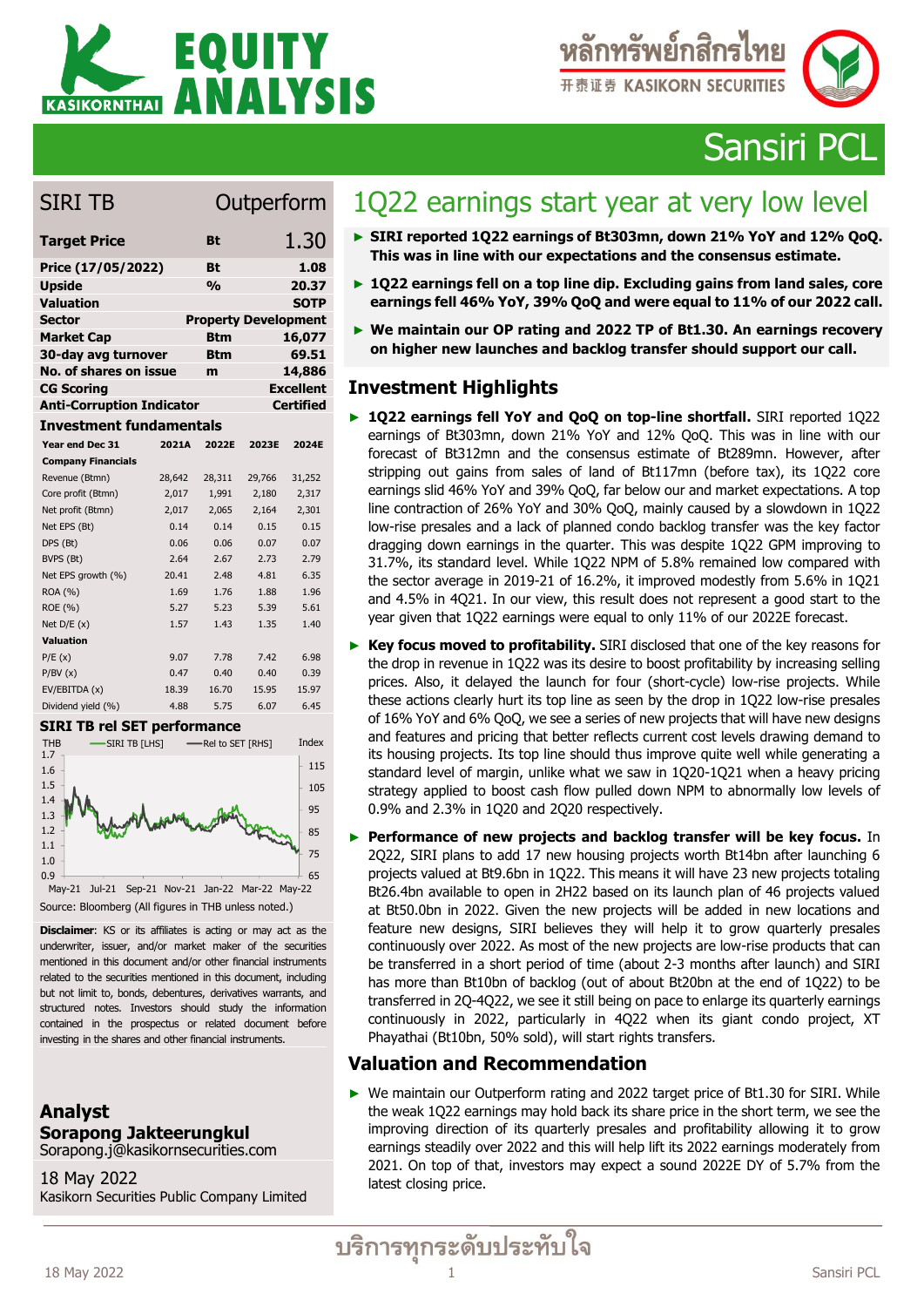



### **Fig 1 1Q22 earnings review**

|                             | <b>1Q21</b> | <b>2Q21</b> | 3Q21  | 4Q21  | <b>1Q22</b> | %YoY     | %QoQ    | %YTD2022E      | 2022E  |
|-----------------------------|-------------|-------------|-------|-------|-------------|----------|---------|----------------|--------|
| <b>Financials</b>           |             |             |       |       |             |          |         |                |        |
| Sales (Btmn)                | 6,694       | 7,845       | 7,016 | 7,087 | 4,939       | $-26.2$  | $-30.3$ | 17.4           | 28,311 |
| EBITDA (Btmn)               | 1,017       | 1,442       | 1,361 | 763   | 811         | $-20.2$  | 6.4     | 17.9           | 4,524  |
| Operating profit (Btmn)     | 808         | 1,236       | 1,163 | 559   | 598         | $-26.1$  | 7.0     | 16.4           | 3,648  |
| Core profit (Btmn)          | 384         | 662         | 628   | 343   | 209         | $-45.6$  | $-39.1$ | 10.5           | 1,991  |
| Net profit (Btmn)           | 384         | 662         | 628   | 343   | 303         | $-21.2$  | $-11.8$ | 14.7           | 2,065  |
| Net EPS (Bt)                | 0.03        | 0.04        | 0.04  | 0.02  | 0.02        | $-21.3$  | $-11.8$ | 14.6           | 0.14   |
| <b>Performance Drivers</b>  |             |             |       |       |             |          |         |                |        |
| Presales (Btmn)             | 6,042       | 7,929       | 6,133 | 5,976 | 5,982       | $-1.0$   | 0.1     | 20.5           | 29,185 |
| New launch (Btmn)           | 0           | 2,180       | 1,273 | 3,210 | 9,608       | n.m.     | 199.3   | 19.2           | 50,000 |
| Net $D/E(x)$                | 1.5         | 1.5         | 1.5   | 1.6   | 1.6         | 10.3     | 3.3     | 113.3          | 1.4    |
| Ratios                      |             |             |       |       |             | Change * |         | <b>Avg YTD</b> | 2022E  |
| Gross margin (%)            | 28.3        | 32.6        | 32.1  | 32.9  | 31.7        | 3.3      | $-1.3$  | 31.7           | 32.3   |
| EBITDA margin (%)           | 15.2        | 18.4        | 19.4  | 10.8  | 16.4        | 1.2      | 5.7     | 16.4           | 16.0   |
| Optg. margin (%)            | 12.1        | 15.8        | 16.6  | 7.9   | 12.1        | 0.0      | 4.2     | 12.1           | 12.9   |
| ROE (%)                     | 4.0         | 6.9         | 6.4   | 3.5   | 3.1         | $-1.0$   | $-0.4$  | 3.1            | 0.1    |
| Remark: $* =$ Change in ppt |             |             |       |       |             |          |         |                |        |

Source: Company data and KS Research

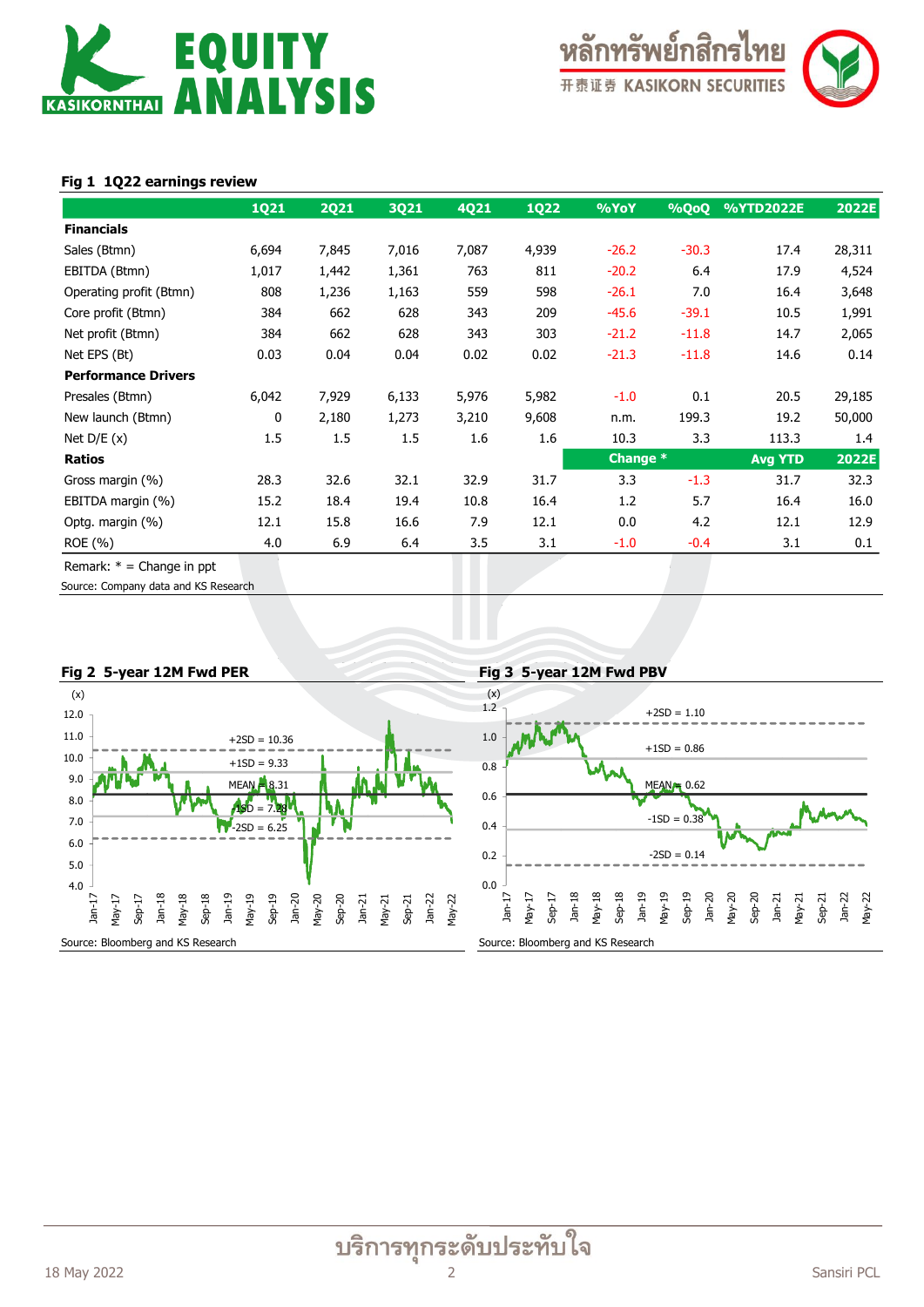





| Year-end 31 Dec                       |           |           |           |           |           |                                    |
|---------------------------------------|-----------|-----------|-----------|-----------|-----------|------------------------------------|
| <b>Income Statement (Btmn)</b>        | 2020A     | 2021A     | 2022E     | 2023E     | 2024E     | <b>Cashflow (Btmn)</b>             |
| Revenue                               | 33,833    | 28,642    | 28,311    | 29,766    | 31,252    | Net profit                         |
| Cost of sales and services            | $-25,768$ | $-19,607$ | $-19,179$ | $-20,278$ | $-21,299$ | Depreciation & amortizatio         |
| <b>Gross Profit</b>                   | 8,065     | 9,035     | 9,132     | 9,487     | 9,953     | Change in working capital          |
| SG&A                                  | -6,460    | $-6,375$  | $-6,589$  | $-6,931$  | $-7,157$  | Others                             |
| Other income                          | 1,058     | 1,106     | 1,105     | 1,123     | 1,145     | <b>CF from operation activ</b>     |
| EBIT                                  | 3,196     | 3,841     | 3,872     | 3,757     | 3,937     | Capital expenditure                |
| EBITDA                                | 3,490     | 4,583     | 4,524     | 4,600     | 4,801     | Investment in subs and af          |
| Interest expense                      | -978      | $-1,165$  | $-1,215$  | $-989$    | $-993$    | Others                             |
| Equity earnings                       | 452       | 75        | 127       | 93        | 12        | <b>CF from investing activ</b>     |
| EBT                                   | 2,218     | 2,675     | 2,657     | 2,768     | 2,944     | Cash dividend                      |
| Income tax                            | $-760$    | $-737$    | $-592$    | $-567$    | $-604$    | Net proceeds from debt             |
| <b>NPAT</b>                           | 1,458     | 1,939     | 2,065     | 2,201     | 2,340     | Capital raising                    |
| Minority Interest                     | 215       | 79        | -0        | $-37$     | $-39$     | Others                             |
| <b>Core Profit</b>                    | 1,595     | 2,017     | 1,991     | 2,180     | 2,317     | <b>CF from financing activ</b>     |
| Extraordinary items                   | 79        | -0        | 74        | $-16$     | $-16$     | Net change in cash                 |
| FX gain (loss)                        | $\bf{0}$  | 0         | 0         | 0         | 0         | <b>Key Statistics &amp; Ratios</b> |
| <b>Reported net profit</b>            | 1,673     | 2,017     | 2,065     | 2,164     | 2,301     | Per share (Bt)                     |
| <b>Balance Sheet (Btmn)</b>           |           |           |           |           |           | <b>Reported EPS</b>                |
| Cash & equivalents                    | 3,007     | 2,181     | 2,548     | 2,679     | 2,813     | Core EPS                           |
| ST investments                        | 0         | 0         | 425       | 446       | 469       | <b>DPS</b>                         |
| Accounts receivable                   | 1,667     | 1,385     | 1,840     | 1,786     | 1,875     | BV                                 |
| Inventories                           | 56,766    | 55,691    | 56,657    | 54,471    | 57,191    | EV                                 |
| Other current assets                  | 7,470     | 6,782     | 7,659     | 7,459     | 7,690     | Free Cash Flow                     |
| <b>Total current assets</b>           | 68,909    | 66,039    | 69,129    | 66,842    | 70,038    | <b>Valuation analysis</b>          |
| Investment in subs & others           | 172       | 444       | 283       | 298       | 313       | Reported P/E (x)                   |
| Fixed assets-net                      | 38,449    | 42,645    | 42,985    | 44,885    | 46,807    | Core $P/E(x)$                      |
| Other assets                          | 5,103     | 7,504     | 4,968     | 4,901     | 4,907     | P/BV(x)                            |
| <b>Total assets</b>                   | 112,632   | 116,632   | 117,365   | 116,926   | 122,064   | $P/BV(x)$ - excluding perp         |
| Short-term debt                       | 20,147    | 30,352    | 30,270    | 31,664    | 28,223    | EV/EBITDA (x)                      |
| Accounts payable                      | 2,214     | 1,084     | 2,548     | 2,679     | 2,813     | Price/Cash flow (x)                |
| Other current assets                  | 8,352     | 6,209     | 9,626     | 10,120    | 10,626    | Dividend yield (%)                 |
| <b>Total current liabilities</b>      | 30,713    | 37,645    | 42,444    | 44,463    | 41,661    | <b>Profitability ratios</b>        |
| Long-term debt                        | 40,500    | 36,063    | 31,109    | 27,678    | 34,563    | Gross margin (%)                   |
| Other liabilities                     | 2,222     | 1,957     | 2,971     | 3,126     | 3,284     | EBITDA margin (%)                  |
| <b>Total liabilities</b>              | 73,435    | 75,665    | 76,523    | 75,268    | 79,507    | EBIT margin (%)                    |
| Paid-up capital                       | 15,903    | 15,925    | 15,903    | 15,903    | 15,903    | Net profit margin (%)              |
| Share premium                         | 2,355     | 2,359     | 2,355     | 2,355     | 2,355     | ROA (%)                            |
| Reserves & others, net                | 6,333     | 7,151     | 7,228     | 7,228     | 7,228     | ROE (%)                            |
| Retained earnings                     | 12,785    | 13,790    | 14,243    | 15,060    | 15,958    | <b>Liquidity ratios</b>            |
| Minority interests                    | 1,822     | 1,741     | 1,113     | 1,113     | 1,113     | Current ratio $(x)$                |
| <b>Total shareholders' equity</b>     | 39,197    | 40,967    | 40,842    | 41,659    | 42,557    | Quick ratio (x)                    |
| <b>Total equity &amp; liabilities</b> | 112,632   | 116,632   | 117,365   | 116,926   | 122,064   | <b>Leverage Ratios</b>             |
| <b>Key Assumptions</b>                |           |           |           |           |           | Liabilities/Equity ratio (x)       |
| New launch (Btmn)                     | 15,441    | 6,700     | 50,000    | 40,500    | 44,500    | Net debt/EBITDA (x)                |
| Pre-sales                             | 26,325    | 26,081    | 29,185    | 32,978    | 34,470    | Net debt/equity (x)                |
| Revenue growth (%)                    | 39.17     | $-15.34$  | $-1.15$   | 5.14      | 4.99      | Int. coverage ratio (x)            |
| Gross margin (%)                      | 23.84     | 31.55     | 32.26     | 31.87     | 31.85     | Growth                             |
| SG&A to sales (%)                     | 19.09     | 22.26     | 23.27     | 23.28     | 22.90     | Revenue (%)<br>FRITDA (%)          |
|                                       |           |           |           |           |           |                                    |

| <b>Income Statement (Btmn)</b>   | 2020A       | 2021A     | 2022E     | 2023E                           | 2024E     | <b>Cashflow (Btmn)</b>              | 2020A     | 2021A     | 2022E    | 2023E    | 2024E          |
|----------------------------------|-------------|-----------|-----------|---------------------------------|-----------|-------------------------------------|-----------|-----------|----------|----------|----------------|
| Revenue                          | 33,833      | 28,642    | 28,311    | 29,766                          | 31,252    | Net profit                          | 1,458     | 1,939     | 2,065    | 2,201    | 2,340          |
| Cost of sales and services       | $-25,768$   | $-19,607$ | $-19,179$ | $-20,278$                       | $-21,299$ | Depreciation & amortization         | 827       | 817       | 876      | 920      | 860            |
| Gross Profit                     | 8,065       | 9,035     | 9,132     | 9,487                           | 9,953     | Change in working capital           | $-23,079$ | $-24,275$ | 3,296    | 3,158    | $-2,306$       |
| SG&A                             | $-6,460$    | $-6,375$  | $-6,589$  | $-6,931$                        | $-7,157$  | Others                              | 23,625    | 19,146    | $-224$   | $-77$    | $\overline{4}$ |
| Other income                     | 1,058       | 1,106     | 1,105     | 1,123                           | 1,145     | <b>CF from operation activities</b> | 2,831     | $-2,374$  | 6,013    | 6,202    | 898            |
| EBIT                             | 3,196       | 3,841     | 3,872     | 3,757                           | 3,937     | Capital expenditure                 | $-4,365$  | $-702$    | $-111$   | $-790$   | $-776$         |
| EBITDA                           | 3,490       | 4,583     | 4,524     | 4,600                           | 4,801     | Investment in subs and affiliates   | $-200$    | $-220$    | 160      | $-51$    | $-53$          |
| Interest expense                 | $-978$      | $-1,165$  | $-1,215$  | $-989$                          | $-993$    | Others                              | 4,884     | $-2,508$  | 519      | $-1,847$ | $-1,975$       |
| Equity earnings                  | 452         | 75        | 127       | 93                              | 12        | <b>CF from investing activities</b> | 319       | $-3,430$  | 569      | $-2,688$ | $-2,804$       |
| EBT                              | 2,218       | 2,675     | 2,657     | 2,768                           | 2,944     | Cash dividend                       | $-848$    | $-594$    | $-1,203$ | -938     | $-994$         |
| Income tax                       | $-760$      | $-737$    | $-592$    | $-567$                          | $-604$    | Net proceeds from debt              | -7,133    | 5,825     | $-4,025$ | $-2,037$ | 3,443          |
| NPAT                             | 1,458       | 1,939     | 2,065     | 2,201                           | 2,340     | Capital raising                     | 0         | 0         | -26      | 0        | 0              |
| Minority Interest                | 215         | 79        | $-0$      | $-37$                           | $-39$     | Others                              | 5,706     | $-253$    | $-961$   | $-409$   | $-409$         |
| Core Profit                      | 1,595       | 2,017     | 1,991     | 2,180                           | 2,317     | <b>CF from financing activities</b> | $-2,275$  | 4,977     | $-6,215$ | $-3,383$ | 2,040          |
| Extraordinary items              | 79          | $-0$      | 74        | $-16$                           | $-16$     | Net change in cash                  | 875       | $-826$    | 367      | 131      | 134            |
| FX gain (loss)                   | $\mathbf 0$ | 0         | 0         | 0                               | 0         | <b>Key Statistics &amp; Ratios</b>  |           |           |          |          |                |
| Reported net profit              | 1,673       | 2,017     | 2,065     | 2,164                           | 2,301     | Per share (Bt)                      |           |           |          |          |                |
| <b>Balance Sheet (Btmn)</b>      |             |           |           |                                 |           | <b>Reported EPS</b>                 | 0.11      | 0.14      | 0.14     | 0.15     | 0.15           |
| Cash & equivalents               | 3,007       | 2,181     | 2,548     | 2,679                           | 2,813     | Core EPS                            | 0.11      | 0.14      | 0.13     | 0.15     | 0.16           |
| ST investments                   | $\bf{0}$    | 0         | 425       | 446                             | 469       | <b>DPS</b>                          | 0.04      | 0.06      | 0.06     | 0.07     | 0.07           |
| Accounts receivable              | 1,667       | 1,385     | 1,840     | 1,786                           | 1,875     | BV                                  | 2.51      | 2.64      | 2.67     | 2.73     | 2.79           |
| Inventories                      | 56,766      | 55,691    | 56,657    | 54,471                          | 57,191    | EV                                  | 4.81      | 5.66      | 5.08     | 4.94     | 5.16           |
| Other current assets             | 7,470       | 6,782     | 7,659     | 7,459                           | 7,690     | Free Cash Flow                      | $-0.10$   | $-0.21$   | 0.40     | 0.36     | 0.01           |
| <b>Total current assets</b>      | 68,909      | 66,039    | 69,129    | 66,842                          | 70,038    | <b>Valuation analysis</b>           |           |           |          |          |                |
| Investment in subs & others      | 172         | 444       | 283       | 298                             | 313       | Reported $P/E(x)$                   | 7.20      | 9.07      | 7.78     | 7.42     | 6.98           |
| Fixed assets-net                 | 38,449      | 42,645    | 42,985    | 44,885                          | 46,807    | Core $P/E(x)$                       | 7.55      | 9.07      | 8.06     | 7.36     | 6.93           |
| Other assets                     | 5,103       | 7,504     | 4,968     | 4,901                           | 4,907     | P/BV(x)                             | 0.32      | 0.47      | 0.40     | 0.40     | 0.39           |
| Total assets                     | 112,632     | 116,632   | 117,365   | 116,926                         | 122,064   | P/BV (x) - excluding perp bond      | 0.37      | 0.53      | 0.46     | 0.45     | 0.44           |
| Short-term debt                  | 20,147      | 30,352    | 30,270    | 31,664                          | 28,223    | EV/EBITDA (x)                       | 20.49     | 18.39     | 16.70    | 15.95    | 15.97          |
| Accounts payable                 | 2,214       | 1,084     | 2,548     | 2,679                           | 2,813     | Price/Cash flow (x)                 | 4.25      | $-7.71$   | 2.67     | 2.59     | 17.87          |
| Other current assets             | 8,352       | 6,209     | 9,626     | 10,120                          | 10,626    | Dividend yield (%)                  | 4.94      | 4.88      | 5.75     | 6.07     | 6.45           |
| <b>Total current liabilities</b> | 30,713      | 37,645    | 42,444    | 44,463                          | 41,661    | <b>Profitability ratios</b>         |           |           |          |          |                |
| Long-term debt                   | 40,500      | 36,063    | 31,109    | 27,678                          | 34,563    | Gross margin (%)                    | 23.84     | 31.55     | 32.26    | 31.87    | 31.85          |
| Other liabilities                | 2,222       | 1,957     | 2,971     | 3,126                           | 3,284     | EBITDA margin (%)                   | 10.31     | 16.00     | 15.98    | 15.46    | 15.36          |
| <b>Total liabilities</b>         | 73,435      | 75,665    | 76,523    | 75,268                          | 79,507    | EBIT margin (%)                     | 9.45      | 13.41     | 13.68    | 12.62    | 12.60          |
| Paid-up capital                  | 15,903      | 15,925    | 15,903    | 15,903                          | 15,903    | Net profit margin (%)               | 4.31      | 6.77      | 7.29     | 7.39     | 7.49           |
| Share premium                    | 2,355       | 2,359     | 2,355     | 2,355                           | 2,355     | ROA (%)                             | 1.32      | 1.69      | 1.76     | 1.88     | 1.96           |
| Reserves & others, net           | 6,333       | 7,151     | 7,228     | 7,228                           | 7,228     | ROE (%)                             | 4.90      | 5.27      | 5.23     | 5.39     | 5.61           |
| Retained earnings                | 12,785      | 13,790    | 14,243    | 15,060                          | 15,958    | <b>Liquidity ratios</b>             |           |           |          |          |                |
| Minority interests               | 1,822       | 1,741     | 1,113     | 1,113                           | 1,113     | Current ratio (x)                   | 2.24      | 1.75      | 1.63     | 1.50     | 1.68           |
| Total shareholders' equity       | 39,197      | 40,967    | 40,842    | 41,659                          | 42,557    | Quick ratio (x)                     | 0.15      | 0.09      | 0.11     | 0.11     | 0.12           |
| Total equity & liabilities       | 112,632     |           |           | 116,632 117,365 116,926 122,064 |           | <b>Leverage Ratios</b>              |           |           |          |          |                |
| <b>Key Assumptions</b>           |             |           |           |                                 |           | Liabilities/Equity ratio (x)        | 1.87      | 1.85      | 1.87     | 1.81     | 1.87           |
| New launch (Btmn)                | 15,441      | 6,700     | 50,000    | 40,500                          | 44,500    | Net debt/EBITDA (x)                 | 16.52     | 14.02     | 12.91    | 12.22    | 12.39          |
| Pre-sales                        | 26,325      | 26,081    | 29,185    | 32,978                          | 34,470    | Net debt/equity (x)                 | 1.47      | 1.57      | 1.43     | 1.35     | 1.40           |
| Revenue growth (%)               | 39.17       | $-15.34$  | $-1.15$   | 5.14                            | 4.99      | Int. coverage ratio (x)             | 3.27      | 3.30      | 3.19     | 3.80     | 3.96           |
| Gross margin (%)                 | 23.84       | 31.55     | 32.26     | 31.87                           | 31.85     | Growth                              |           |           |          |          |                |
| SG&A to sales (%)                | 19.09       | 22.26     | 23.27     | 23.28                           | 22.90     | Revenue (%)                         | 39.17     | $-15.34$  | $-1.15$  | 5.14     | 4.99           |
|                                  |             |           |           |                                 |           | EBITDA (%)                          | 16.66     | 31.32     | $-1.28$  | 1.69     | 4.36           |
|                                  |             |           |           |                                 |           | Reported net profit (%)             | $-30.07$  | 20.57     | 2.34     | 4.81     | 6.35           |
|                                  |             |           |           |                                 |           | Reported EPS (%)                    | $-33.46$  | 20.41     | 2.48     | 4.81     | 6.35           |
|                                  |             |           |           |                                 |           | Core profit (%)                     | $-27.18$  | 26.52     | $-1.32$  | 9.51     | 6.30           |
|                                  |             |           |           |                                 |           | Core EPS (%)                        | $-30.71$  | 26.35     | $-1.19$  | 9.51     | 6.30           |

Source: Company, KS estimates